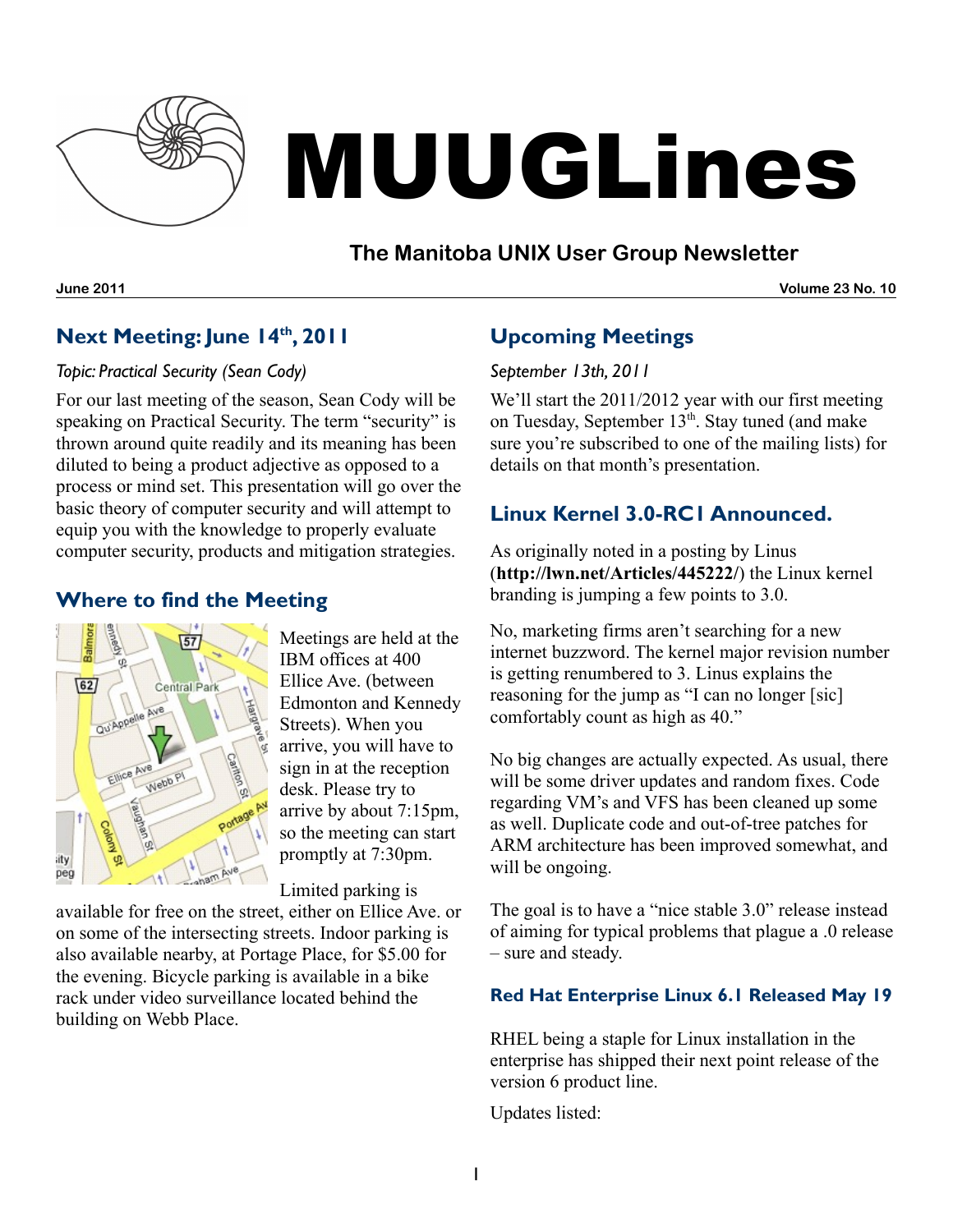- Additional configuration options for advanced storage configurations with improvements in FCoE, Datacenter Bridging and iSCSI offload, which allow networked storage to deliver the quality of service commonly associated with directly connected storage
- Enhancements in virtualization, file systems, scheduler, resource management and high availability
- New technologies that enable smoother enterprise deployments and tighter integration with heterogeneous systems
- A technology preview of Red Hat Enterprise Identity (IPA) services, based on the open source FreeIPA project
- Support for automatic failover for virtual machines and applications using the Red Hat High Availability Add-On
- Integrated developer tools that provide the ability to write, debug, profile and deploy applications without leaving the graphical environment
- Improvements to network traffic processing to leverage multi-processor servers that are getting increasingly common

For those not familiar with IPA, "Identity, Policy, and Audit" suite is similar to Novell's Identity Manager and Microsoft's Active Directory.

# **Gmail GainsTwo Factor Authentication**

A Gmail account can now use a new authentication scheme referred to as two-factor authentication. Basically two-factor authentication is composed of tokens matching something you know (account password), and something you have (such as a generated authentication code on a mobile device). Users can now have Gmail send them the authentication code via SMS or install an app on their Android, Blackberry, or iPhone to generate the code themselves.

You have the option of your machine remembering the verification code for 30 days. You can also set up one-time, application-specific passwords to sign in to your account from non-browser based applications

that are designed to only ask for a password.

If you feel comfortable with giving Google your cell phone number, you can turn on "2-step verification" in your Account Settings – click on your email address in the upper right when logged into Gmail.

# **Pcc 1.0 Has Been Released**

"*pcc*" is a BSD licensed C-Compiler that has been gaining some popularity and attention in the past year. Not to be confused with the CLANG project. The recent work on *pcc* was funded by the BSD Fund and the focus was on optimizing the compiler (already noted for its performance) and having it be able



O'REILLY SCHOOL of

Get the experience. **Build the skills.** 

to self host on and compile the kernels (and userland) of the BSD's. This release can now build the userland and kernel of FreeBSD, NetBSD and OpenBSD base systems with the Linux kernel compatibility being targeted next.

*pcc* has been around since the 1970's, but now has been released with AMD64 support and improved GCC compatibility, thanks to the BSD Fund and pcc maintainer Anders Magnusson. Future plans are noted:

*With a little more help, pcc should run on the key mobile platforms we all carry today. Portability never goes out of style and pcc's permissive licensing makes it attractive to the widest possible audience."*

Carriers and vendors are unlikely to support this, but persistent programmers and hobbyists seem to live by the motto "void your warranty." We can count on seeing some interesting applications in the future!

# **OpenBSD 4.9 Released**

With little fanfare, OpenBSD 4.9 was released on May  $1<sup>st</sup>$ . The theme art of the release is modelled after the "Hitch Hiker's Guide to the Galaxy."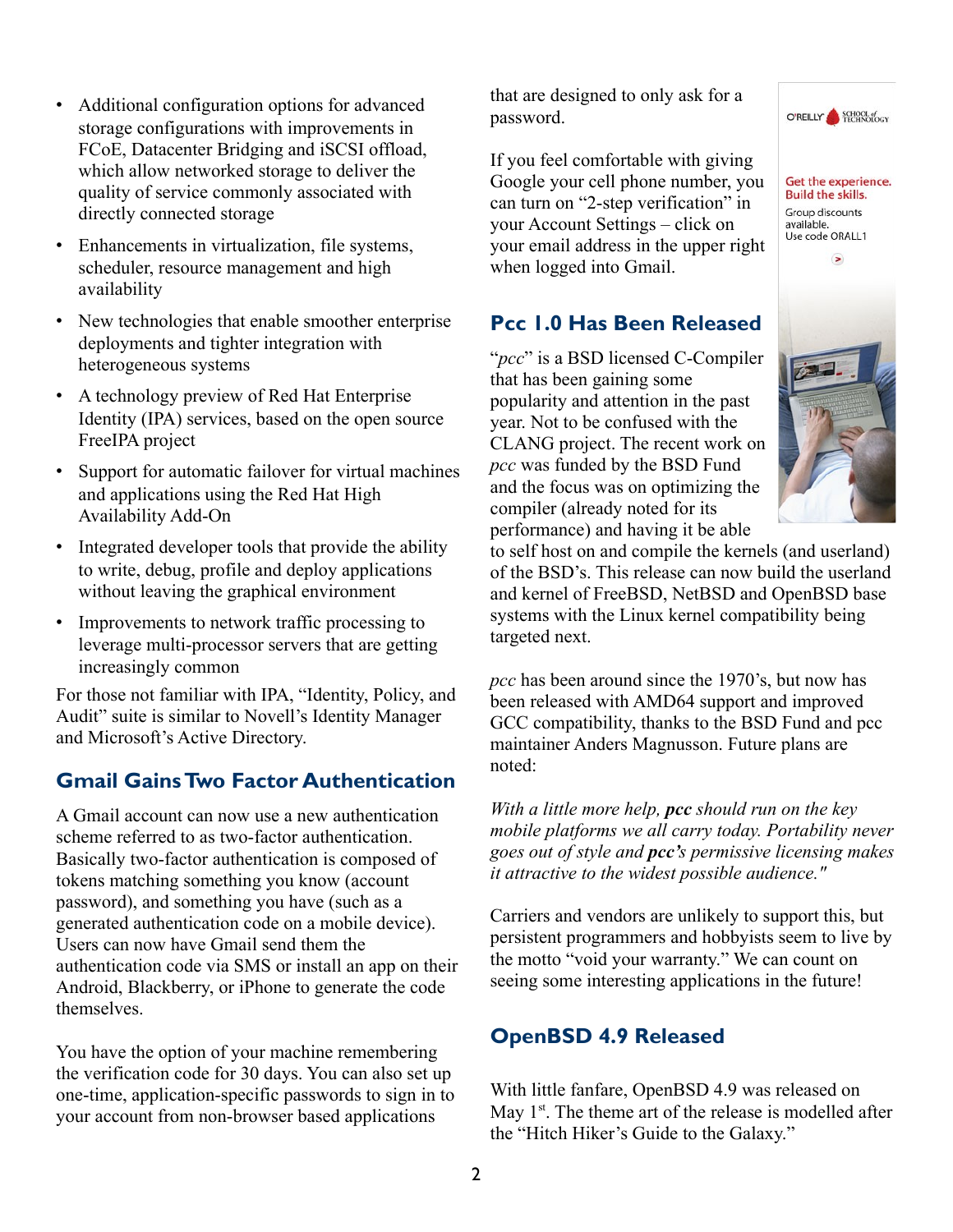The highlights of the release include:

- NTFS (read-only) enabled by default in GENERIC kernel.
- vmt(4) driver enabled by default for VMWare tools support as a guest (this is a big deal for those wanting to utilize and manage OpenBSD VM hosts).
- Lots of usual work and improvements to the network stack and pf(4) firewall code.
- Re-audit and validation of the IPsec code (given the "scare" of a back-door which so far has proven to be FUD).
- Mandoc replacement for groff and friends finally considered stable and part of the release. For more information on this check out the BSDTalk podcast (#204) with the authors of this tool (**<http://bsdtalk.blogspot.com/>**).

#### **OpenBSD's IPsec Backdoor FUD Is JustThat...**

A huge bit of media hype surrounded an implication by one Gregory Perry that authors of part of the IPsec implementation for OpenBSD was subverted with back-door code sponsored by the FBI. While preposterous, Theo de Raadt made the accusation public and launched an effort to either validate or reaudit the code in question. The reputation of OpenBSD and its security & licensing morals are what blew this out of proportion, but since every accusation must at least be investigated, the media made a big deal out of what ended up being nothing.

Mikel King has assembled a bunch of articles, the original complaint and disclosure, as well as many other posts on this topic. The articles range from wellthought out to absolutely insane, but a good read nonetheless...

#### **[http://bsdnews.net/index.php/2010/12/17/bsd-and](http://bsdnews.net/index.php/2010/12/17/bsd-and-the-fbi-sponsored-ipsec-backdoor-yawn/)[the-fbi-sponsored-ipsec-backdoor-yawn/](http://bsdnews.net/index.php/2010/12/17/bsd-and-the-fbi-sponsored-ipsec-backdoor-yawn/)**

## **Ubuntu 11.04 Natty Narwhal Exposed**

There has been a ton of press on the radical changes Canonical is taking on the distribution of Ubuntu 11.04 (including an article in last month's newsletter). The chief criticism is in the replacement of the GNOME desktop with Unity. Some people really like it and many "old-school" despise it, but you have to give a nod of respect to Canonical for trying something different.

If you are moving to this release there is a nice post by Manual Jose going over and linking to a bunch of useful tidbits on what has changed and how to make best use of the new features of this release.

You can check out his post at **[http://www.techdrivein.com/2011/06/everything](http://www.techdrivein.com/2011/06/everything-you-need-to-know-about.html)[you-need-to-know-about.html](http://www.techdrivein.com/2011/06/everything-you-need-to-know-about.html)**.

## **Oracle to Hand Over OpenOffice.org to Apache Incubator**

Ever since Oracle acquired Sun, there have been rumours and posturing over the future of OpenOffice.org. Like the botched handling of MySQL, the community of users was very wary of Oracle's embarrassment of the popular product and many members of the community jumped ship and forked the project as Libre Office.

Since then, Oracle has proposed that the OpenOffice.org IP be "donated" to the Apache Foundation as part of its Apache Incubator project. Should this proceed, it would definitely solidify the licensing and availability of the product (using both LGPLv3+ and MPL liceses) and allow for continued OpenSource contributions while maintaining a commercial-friendly status.

Network World has posted a good summary article on this proceeding and announcement at: **[http://www.networkworld.com/community/blog/or](http://www.networkworld.com/community/blog/oracle-proposes-openofficeorg-apache-incubato) [acle-proposes-openofficeorg-apache-incubato](http://www.networkworld.com/community/blog/oracle-proposes-openofficeorg-apache-incubato)**.